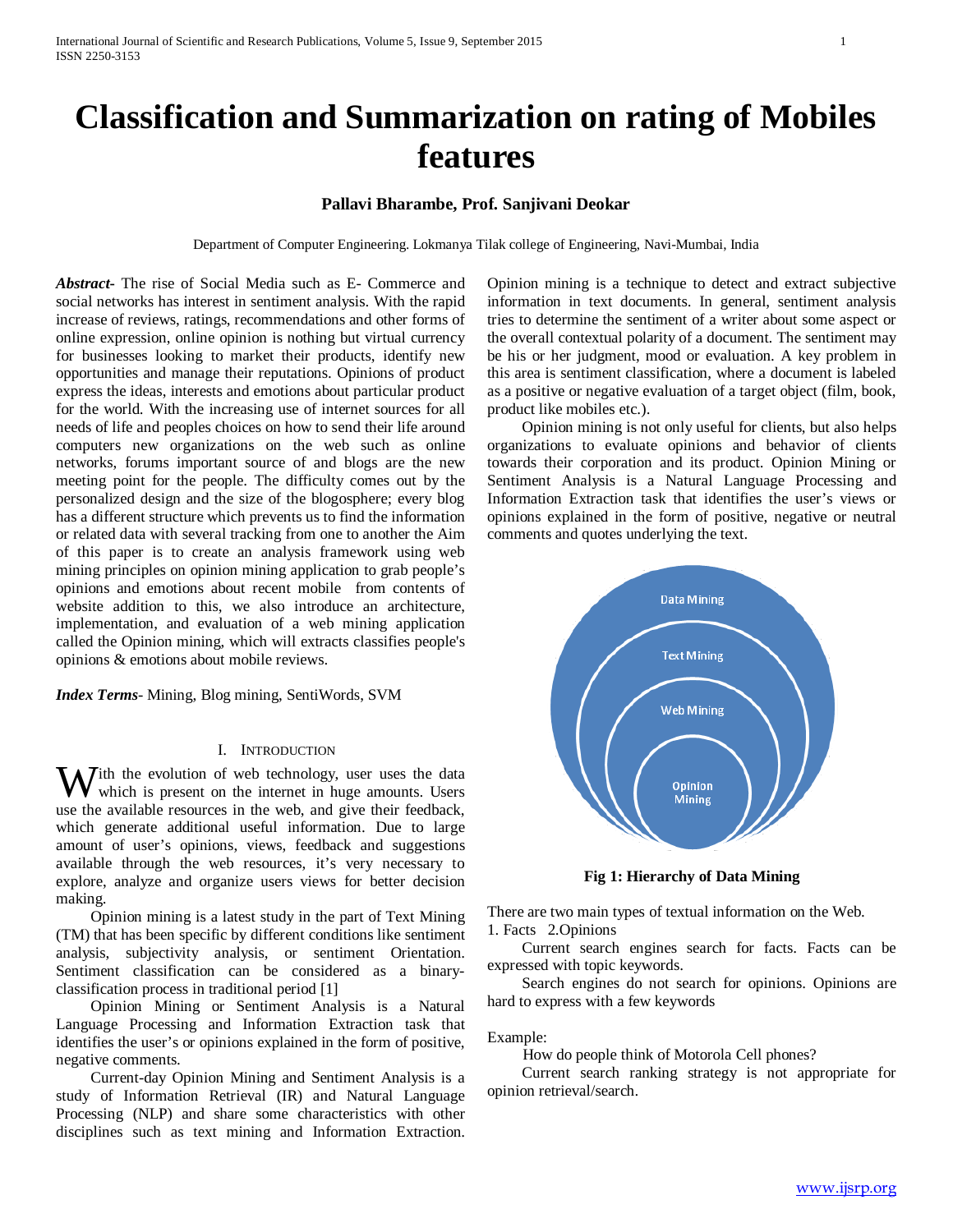user generated content Word-of-mouth on the Web

 One can express personal experiences and opinions on almost anything, at review sites, forums, discussion groups, blogs ... (called the user generated content.)

They contain valuable information

 Web/global scale: No longer – possible only in one's circle of friends

 Our interest: to mine opinions (sentiments) expressed in the user-generated content

 An intellectually is very challenging problem, but practically useful.

## **Two types of evaluation**

 Direct Opinions: sentiment expressions on some entities, e.g., products, events, topics, persons.

E.g., "the picture quality of this camera is great"

Subjective

Comparisons: relations expressing similarities or differences of more than one entity. Usually expressing an ordering.

E.g., "car A is cheaper than car B."

Objective or subjective.

We will evaluate mobile phones using regular opinions.

Search Options

Ranking: produce two rankings

Positive opinions and negative opinions

Some kind of summary of both, e.g., # of each

Or, one ranking but

The top (say 30) reviews should reflect the natural distribution of all reviews (assume that there is no spam), i.e., with the right balance of positive and negative reviews.

We have applied an opinion mining approach to summarize the unstructured and ungrammatical users' reviews, based on Support Vector Machine (SVM) and Sentiment analysis using sentiwordnet.

Two levels of classification are applied: Features classification and Polarity classification for every feature class

#### **Support Vector Machine (SVM)**

 SVMs are a new technique used for binary classification. Support Vector Machines is discriminative classifiers which uses the decision planes concept define decision boundaries. A decision plane separates a set of objects having different class memberships. A diagrammatic example is shown below. In this, the objects belong either two class GRAY or BLACK. The separating line defines a boundary on the right side of which all objects are GRAY and to the left of which all objects are BLACK. Any new object (white circle) falling to the right is labeled, i.e., classified, as GRAY



 A Support Vector Machine (SVM) is a discriminative classifier defined by a separating hyperplane, given labeled training data the algorithm outputs an optimal hyperplane which classify new examples.

 In which sense is the hyperplane obtained optimal? Let's consider the following simple problem:

For a linearly separable set of 2D-points which belong to one of two classes, find a separating straight line.



 In the above diagram there exists multiple lines which gives a solution to the problem. Is any of them better than the others? We can define a criterion to estimate the worth of the lines:

A line is not good if it passes too close to the points because it will be noise sensitive and not generalize correctly. So, our goal should be to find the line passing as far as possible from all points.

 Then, the operation of the SVM algorithm is based on the hyperplane that gives the largest minimum distance to the training examples. Twice, this distance receives the important name of margin within SVM's theory. Therefore, the optimal separating hyperplane maximizes the margin of the training data.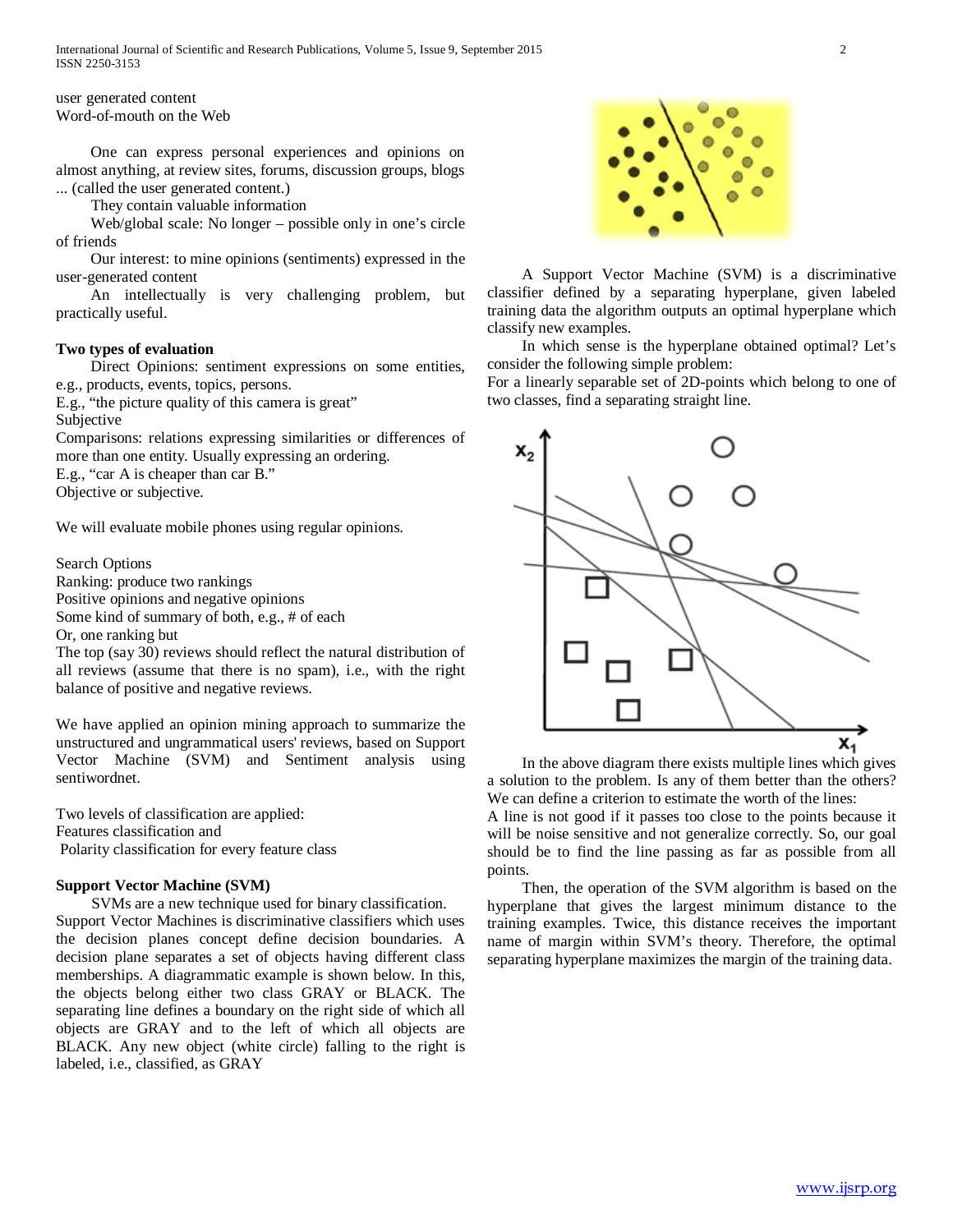

# **Advantages of SVM**

- Effective in high dimensional spaces.
- Useful in cases where number of dimensions is greater than the number of samples.
- Uses a subset of training points in the decision function (called support vectors), so it is also memory efficient.
- Versatile: different **Kernel functions** can be specified for the decision function. Common kernels are provided, but it is also possible to specify custom kernels.
- SVM gives unique solution, since the optimality problem is convex. This is an advantage compared to Neural Networks, which have multiple solutions associated with local minima

## **Sentiwordnet**

 The aim of SentiWordNet is to provide an extension for wordnet, such that all synset can be associate with a value concerning the negative, positive and objective connections. SentiWordNet 3.0 is improved version of 1.0

 SentiWordNet is a lexical resource for opinion mining. SentiWordNet is a large database use in opinion mining. SentiWordNet allotted to each synset of WordNet three sentiment numerical scores positivity, negativity and objectivity, describing how Positive, Negative and Objective the terms contained in the synset are. Range of each score is from 0.0 to 1.0 and sum is1.0 for each synset. It means that a synset may have nonzero scores for all the three categories, which indicate that the corresponding terms have, in the sense indicated by the synset, each of the three opinion related properties only to a certain degree. The entries contain the parts of speech category of the displayed entry, its positivity, negativity, and synonyms

## **Summarization of mobile reviews**

 Customers opinion about the product is consider by feature based summarization. Product features and opinion words are important in feature based summarization.

We have implemented Aspect-Based Opinion Summary. Example:

 I bought Samsung mobile. It was nice phone. The touch screen was too good. The quality of voice was clear. Battery life was not long, that is ok. However, my friend was mad with me as I did not tell him before I bought the phone. He also thought the phone was too expensive, and wanted me to return it to the shop. …"

Aspect Based Summary is as follows

## **Aspect1: Touch screen**

The touch screen was too good.

The touch screen was so easy to use and can do amazing things. The screen is easily scratched.

Difficulty in removing finger marks from the touch screen.

## **Aspect2: Battery**

The battery life was not long The aspects are the features of Mobile phones.

At the aspect level:

Level 1 (entity extraction and grouping):

 Extract all entity expressions, and group synonymous entity expressions into entity clusters. Each cluster indicates a unique entity ei.

 Level 2 (aspect extraction and grouping): Extract all aspect expressions of the entities, and group synonymous aspect expressions into clusters. Each aspect expression cluster of entity ei indicates a unique aspect aij.

 Level 3 (opinion holder and time extraction): Extract these pieces of information from the text or structured data.

 Level 4 (aspect sentiment classification): Determine whether each opinion on an aspect is positive, negative or neutral.

 Level 5 (opinion quintuple generation): Produce all opinion quintuples (ei, aij, ooijkl, hk, tl) expressed in D.

## II. PROPOSED SYSTEM

- a. The proposed system is used to provide an interface to the user to state views or opinions in the form of positive, negative or neutral comments of mobiles.
- b. Classification of the reviews will be performed using binary SVM algorithm.
- c. The system will summarize the reviews (including positive reviews and negative reviews) and provide the user an overview about the reviews.
- d. Mobile-review summarization is similar to customer review that focuses on product feature. This summarization task is different from traditional text summarization because it will mine the features of the product on which the customers have expressed their opinions and whether the opinions are positive or negative. Latent Semantic analysis will be performed for review summarization in which features will be extracted from the reviews. Particle swarm algorithm will be used in the summarization based on semantic and linguistic features.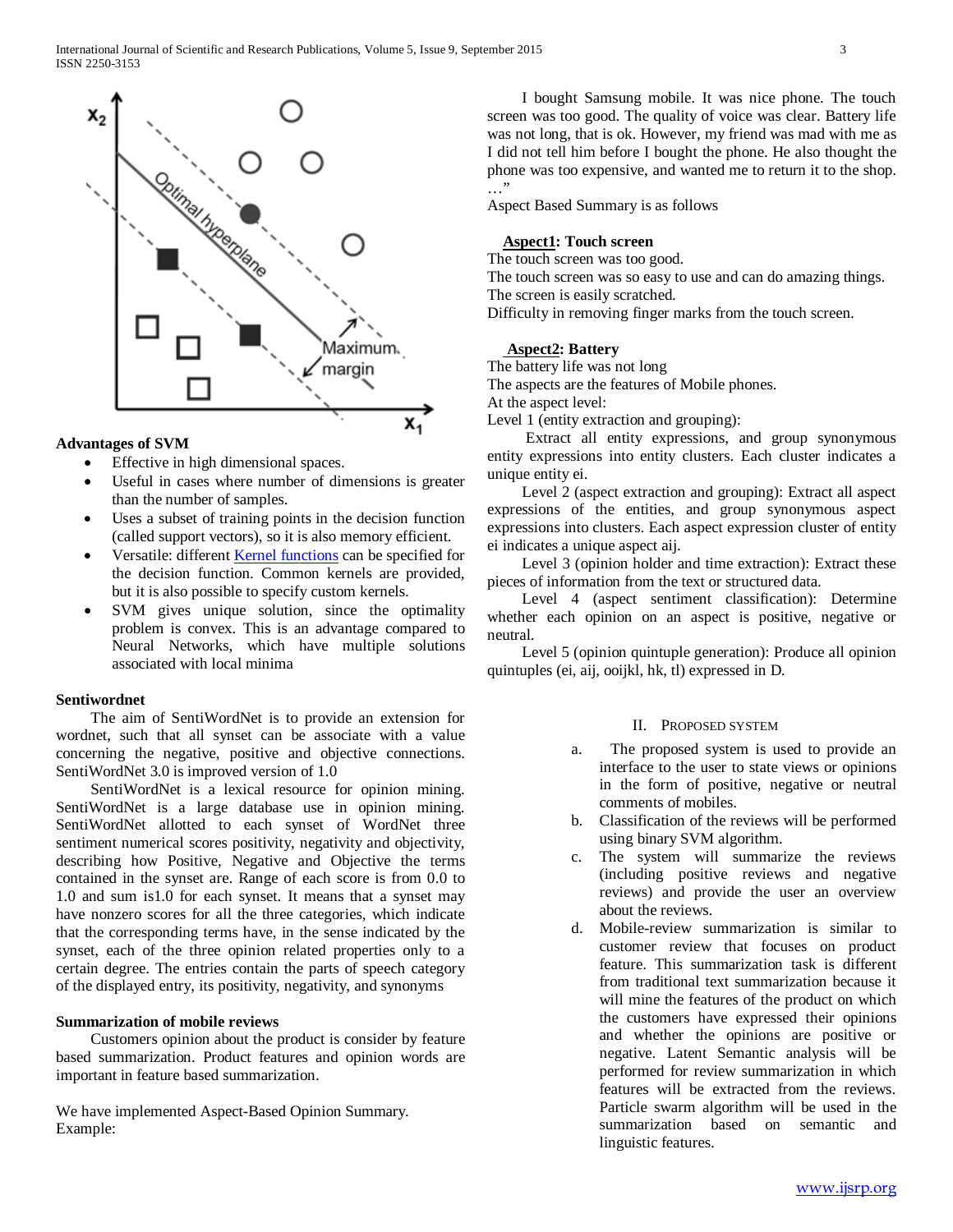e. During review summarization at the feature level, feature-opinion pairs are extracted from review documents using part-of-speech (POS) tagging. Through the POS tagging, the most frequent noun words that describe the feature within the set of reviews are selected. Wordnet will be used to identify the POS.



#### **Fig 3. Proposed system**

#### **Phase 1: Data Collection (Customer Reviews)**

 Customer reviews for the product are taken through the UI of the system.

 Also the system uses the customer's feedback of mobile phones from the websites like amazon.com and ebay.com.

## **Phase 2: Data preprocessed**

Collected reviews are pre processed by the stop words.

 To perform the stemming of the words to return its root word to easily extract features and identify polarity.

## **Phase 3: Data processing**:

This process consists of two main sub phases as following:

Level 1 Classification: This consists of three parts as follows:

 Subjective sentences: As a result of the second phase, each review is split into sentences by using comma, full stop and exclamation mark as sentences splitter. Then, sentences, which talk explicitly about at least one feature on the product, are obtained.

 Feature extraction: Features are extracted from the sentences.

 Feature classification: reviews are classified using SVM algorithm

Level 2 classification: consists of two parts as follows:

 Identify Sentences polarity: inside the class of each feature, the mining system classifies the sentences into two classes (Positive and Negative) according to the polarity of the sentence. Classify each product features based on number of positive and negative sentences.

| <b>Feature</b> | <b>Features Polarity</b> |      |
|----------------|--------------------------|------|
|                | Pos.                     | Neg. |
| Phone          | 222                      | 81   |
| Battery        | 19                       | 13   |
| Screen         | 18                       |      |
| Camera         | 43                       | 14   |
| Price          | 16                       |      |
| Wi-Fi          | ገስ                       |      |

 **Phase 4: Reviews Visual Summarization**: In order to generate a summary of the customer reviews mobile phones product, the system produces a visual summary based on the features of the product and the polarity (Positive and Negative) of the sentences.



**Fig.4 : Result of Sentiment v/s SVM**

### III. CONCLUSION

 An opinion mining system is developed using software which is able to extract knowledge from examples in a database and create new data to improve performance over time. The process can be as simple as learning a list of positive and negative words, or as complicated as conducting parsing of the data in order to understand the grammar and sentence structure